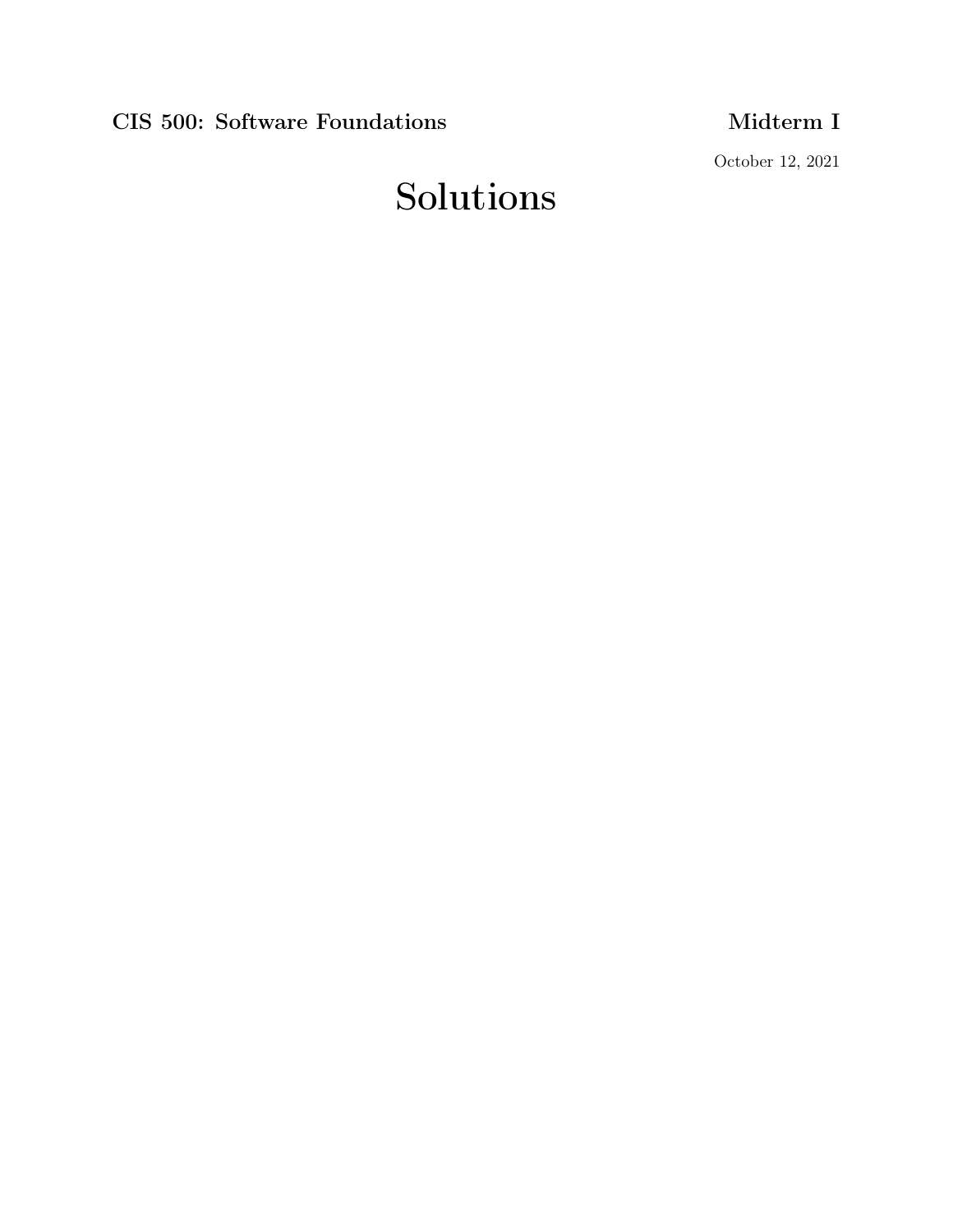- 1 (8 points) Put an X in the True or False box for each statement, as appropriate.
	- (a) This proposition is provable in Coq with no axioms:

forall  $(f: A \rightarrow A)$   $(x, y: A)$ ,  $x = y \rightarrow f$   $x = f$  y.

- $\boxtimes$ True  $\Box$  False
- (b)  $[] =$  Star re is provable for every re. (The definition of  $=$  can be found in the "For Reference" section at the end.)
	- $\boxtimes$ True  $\Box$  False
- (c) This proposition is provable in Coq with no axioms:

forall A  $(f: A \rightarrow A)$   $(x, y: nat)$ ,  $f(x) = f(y)$   $\rightarrow$   $x = y$ .

- $\Box$  True  $\boxtimes$  False
- (d) This proposition is provable in Coq with no axioms:

```
False -> False.
```
- $\boxtimes$ True  $\Box$  False
- (e) The result of Compute (In 42 [1;2]) is False.
	- $\Box$  True  $\boxtimes$  False
- (f) Functions defined in Coq via Fixpoint must terminate on all inputs, but functions defined with Definition need not always terminate.
	- $\Box$  True  $\boxtimes$  False
- $(g)$  For every property of numbers P : nat -> Prop, we can construct a boolean function testP : nat -> bool such that testP reflects P.
	- $\Box$  True  $\boxtimes$  False
- (h) There exists a proposition P such that the proposition  $\tilde{P}$  <-> P is provable (with no additional axioms).
	- $\boxtimes$  True  $\square$  False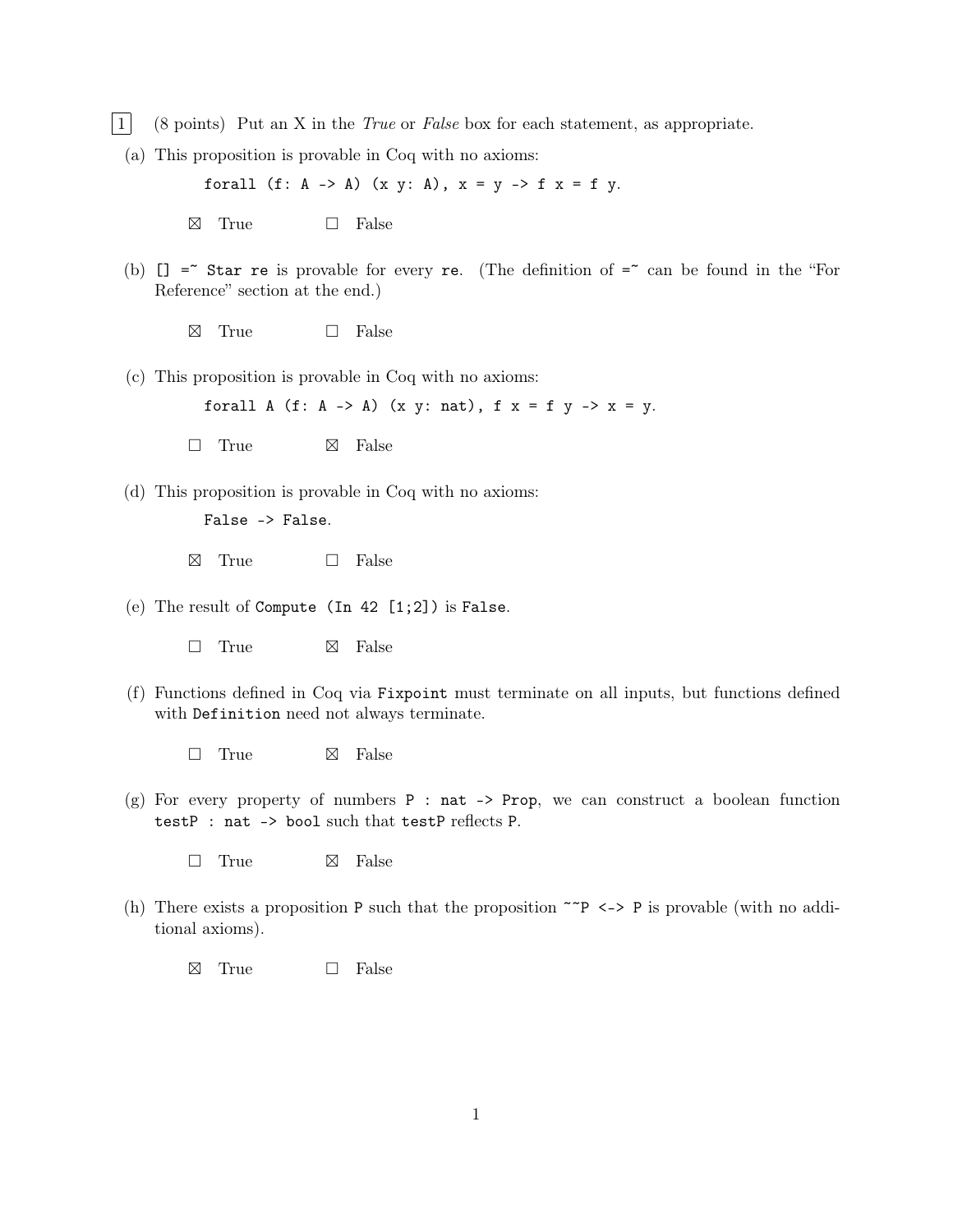### 2 [Standard Track Only] (10 points)

(a) How many subgoals will we have after running the tactic inversion H?

```
H: [a; b] = []--------------------
2 = 2\hfill\Box <br> Tactic fails.
\boxtimes 0 (solves the goal)
\Box 1
\Box 2
\Box 3
```
(b) How many subgoals will we have after running the tactic apply H?

```
P, Q, R: Prop
\begin{array}{cccccccl} \mathrm{H}:&\mathrm{P} &-&\text{\textendash}&\mathrm{Q} &-&\text{\textendash}&\mathrm{R} \end{array}--------------------
R
\Box Tactic fails.
\Box 0 (solves the goal)
\Box 1
 \boxtimes 2
\Box 3
```
(c) How many subgoals will we have after running the tactic apply H in H1?

```
P, Q, R: Prop
H: P \rightarrow Q \rightarrow RH1 : P
--------------------
R
\hfill\Box <br> <br> Tactic fails
\Box 0 (solves the goal)
\Box 1
\boxtimes 2
\Box 3
```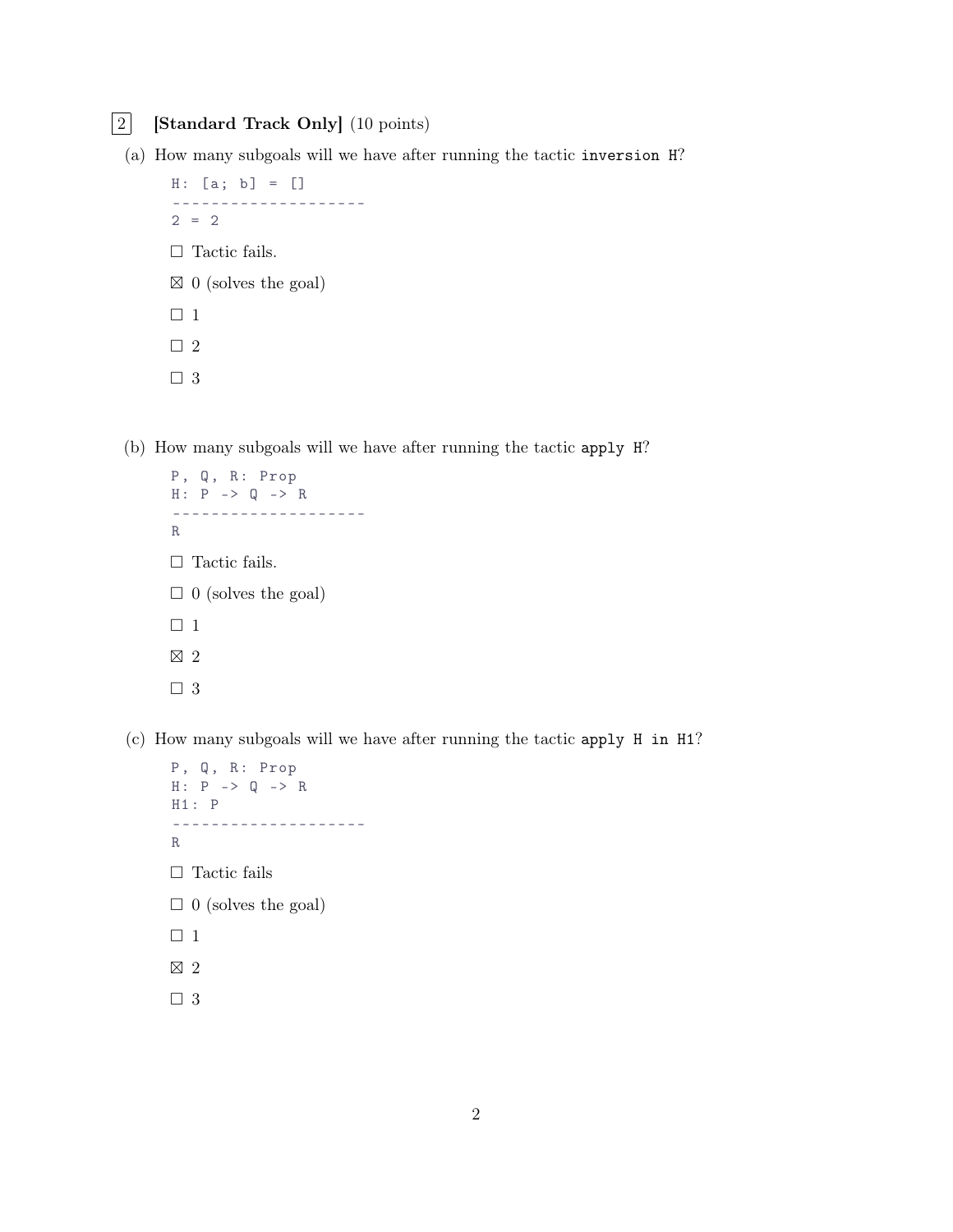- (d) How many subgoals will we have after running the tactic induction H? (The definition of le can be found in the "For Reference" section at the end.)
	- n, m: nat H : lt n m ------------------- le n m  $\hfill\Box$  <br> <br> Tactic fails  $\Box$  0 (solves the goal)  $\Box$  1  $\boxtimes$  2 □ 3
- (e) How many subgoals will we have after running the tactic apply (le\_S n n (le\_n n))?
	- n : nat -------------------  $le n (S n)$  $\hfill\Box$  <br> <br> Tactic fails  $\boxtimes$  0 (solves the goal)  $\Box$  1  $\Box$  2  $\Box$  3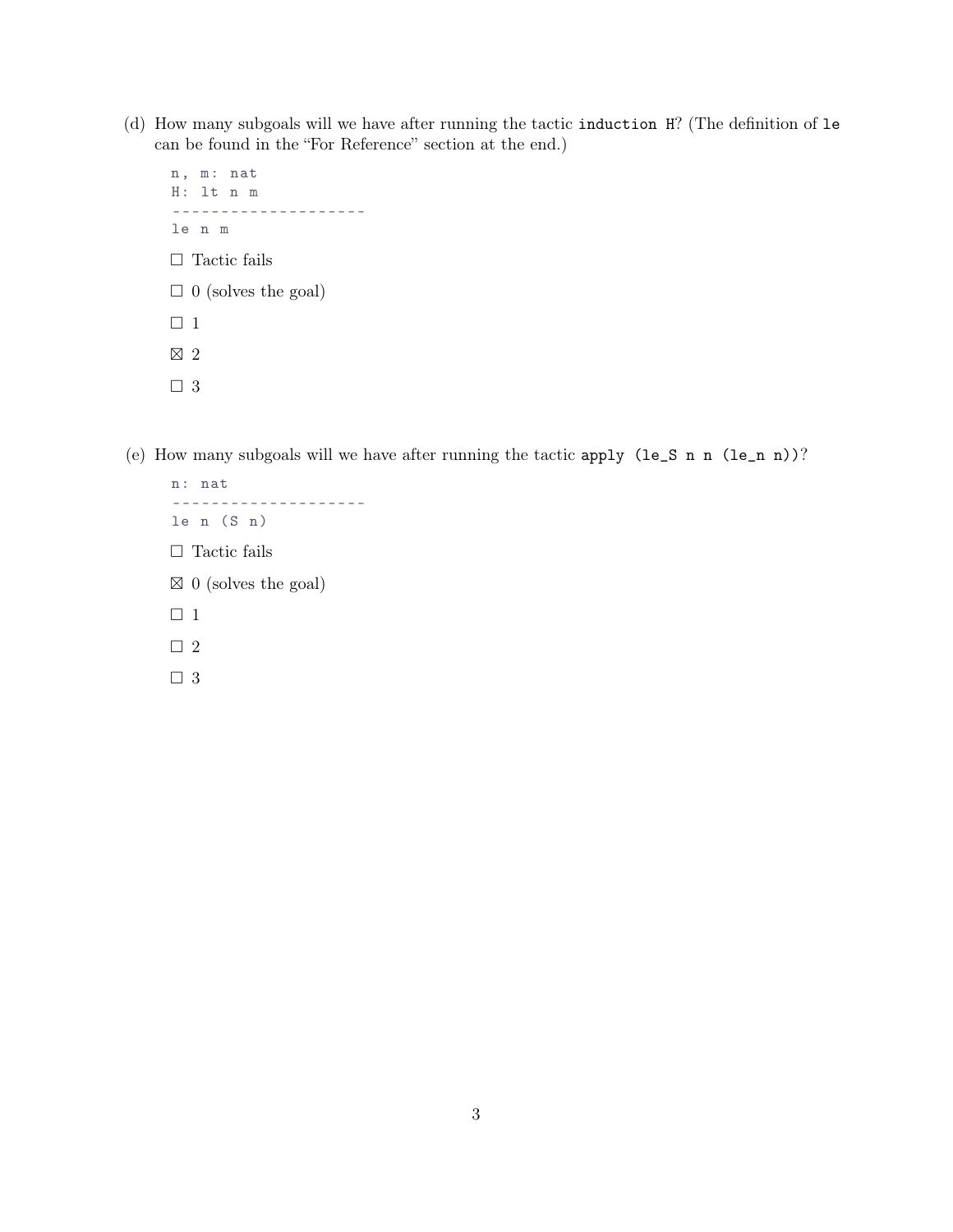**3** [Standard Track Only] (15 points) What is the type of each of the following Coq expressions? (Check "none of the above" if the expression is typeable but none of the given choices is its type. Check "ill-typed" if the expression does not have a type.)

```
(a) 4 \leq 3\Box leq
      □ False
      \Box false
       ⊠ Prop
       nat->nat->Prop
      \Box ill-typed
      \Box none of the above
(b) forall (A : Type) (m n : A), m = n \/ m <> n
      \Box forall (A : Type) (m n : A), Prop
      \Box forall (A : Type) A -> A -> Prop
      \Box fun (A : Type) => fun (m n : A) => m =? n
       ⊠ Prop
      \Box True
      □ False
      \Box ill-typed
      \square none of the above
(c) fun (x : nat) \Rightarrow False□ Prop
       ⊠ nat -> Prop
      \Box True
      □ False
      \Box forall (n : nat), false
      \Box forall (n : nat), False
      \Box ill-typed
      \square none of the above
```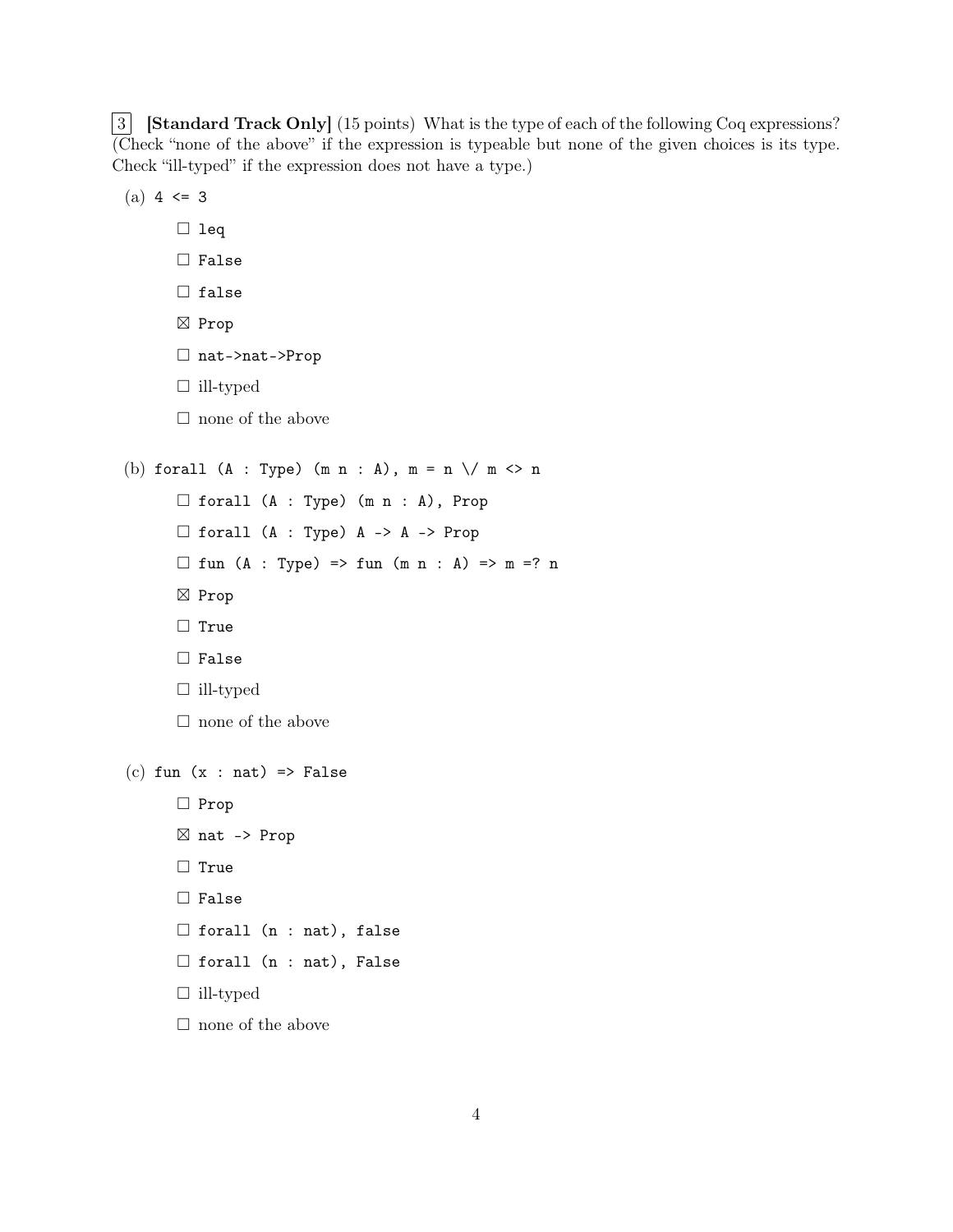```
(d) forall (m : nat), m * m\Box Prop
       Prop * Prop
       \Box (nat,nat)
       \Box False
       \Box false
       \Box nat -> nat
       \Box fun (m : nat) => nat
       \boxtimes ill-typed
```
 $\Box$  none of the above

#### (e) beq\_nat 3

- $\Box$  (nat,nat)
- bool
- □ Prop
- $\boxtimes$  nat -> bool
- □ nat -> Prop
- ill-typed
- $\Box$  none of the above

### (f) fun  $(P \ Q : Prop) \Rightarrow P \Rightarrow Q$

- $\Box$  (nat,nat)
- bool
- □ Prop
- Prop -> Prop
- Prop -> Prop -> Prop
- forall (P Q : Prop), Prop
- ill-typed
- $\Box$  none of the above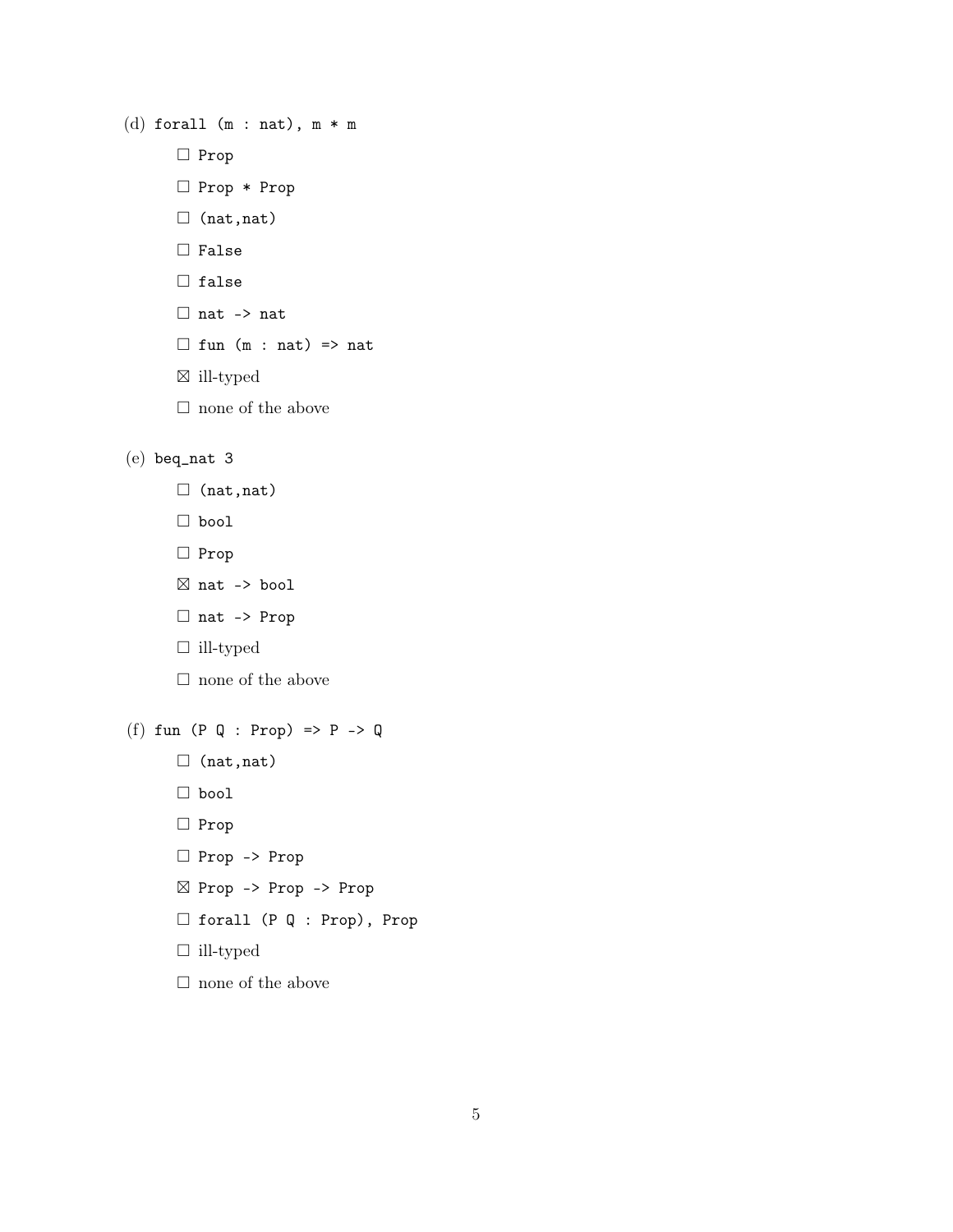(g) fun (m : nat) (E :  $0 \le m$ ) => le\_S 0 m E  $\Box$  Prop nat -> Prop Prop -> Prop forall (m:nat), Prop -> Prop  $\boxtimes$  forall (m:nat),  $0 \leq m \Rightarrow 0 \leq S$  m  $\Box$  forall  $(m:nat)$ ,  $0 \le m \Rightarrow Prop$  $\Box$  ill-typed

 $\Box$  none of the above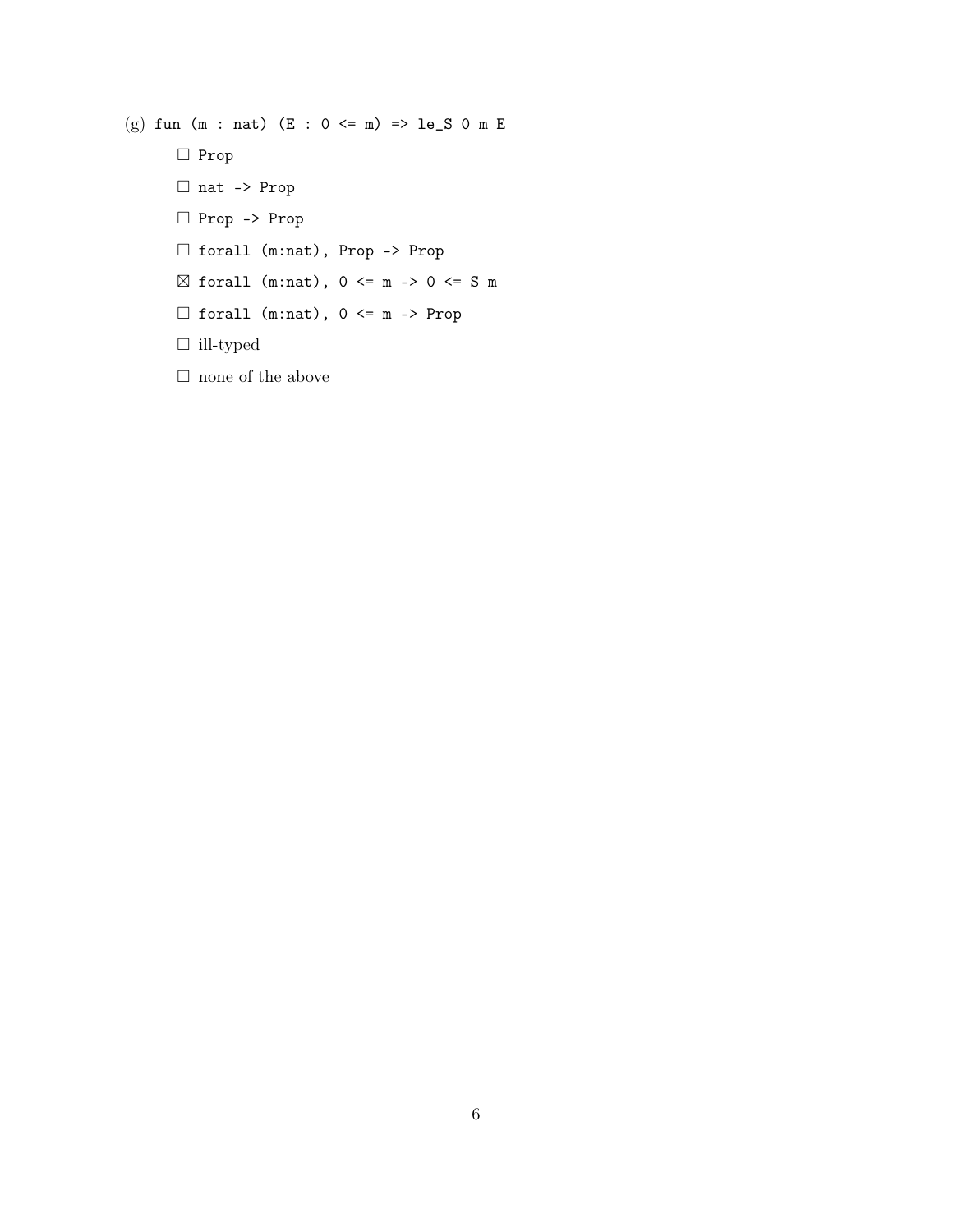4 (15 points) For each of the types below, write a Coq expression that has that type, or else write "uninhabited" if there are no such expressions.

- $(a)$  nat  $\rightarrow$  (nat  $\rightarrow$  bool) Answer: Example: leb
- (b) forall  $(X Y : Type)$ , list  $X \rightarrow$  list  $Y$ Answer: Example: fun  $X Y (l : list I) \Rightarrow []$
- (c) forall (X Y : Type), X ->  $(X->X->Y)$  -> Y Answer: Example: fun  $X$   $Y$  ( $a$  :  $X$ ) ( $f$  :  $X \rightarrow X \rightarrow Y$ ) =>  $f$   $a$   $a$
- (d) forall (X Y : Type) (f : X -> Y), Y Answer: Uninhabited
- (e) Prop -> bool

Answer: Example:  $fun$   $(P : Prop) \Rightarrow true$ 

 $(f)$  In 2  $[1;1;1]$ 

Answer: Uninhabited

- $(g)$  ev 1 Answer: Uninhabited
- (h) forall  $n : nat$ , ev  $n \rightarrow ev$  (S  $(S \ n)$ ) Answer: Example: ev\_SS
- $(i)$  (nat -> nat) -> nat Answer: Example: fun  $f \Rightarrow (f \theta)$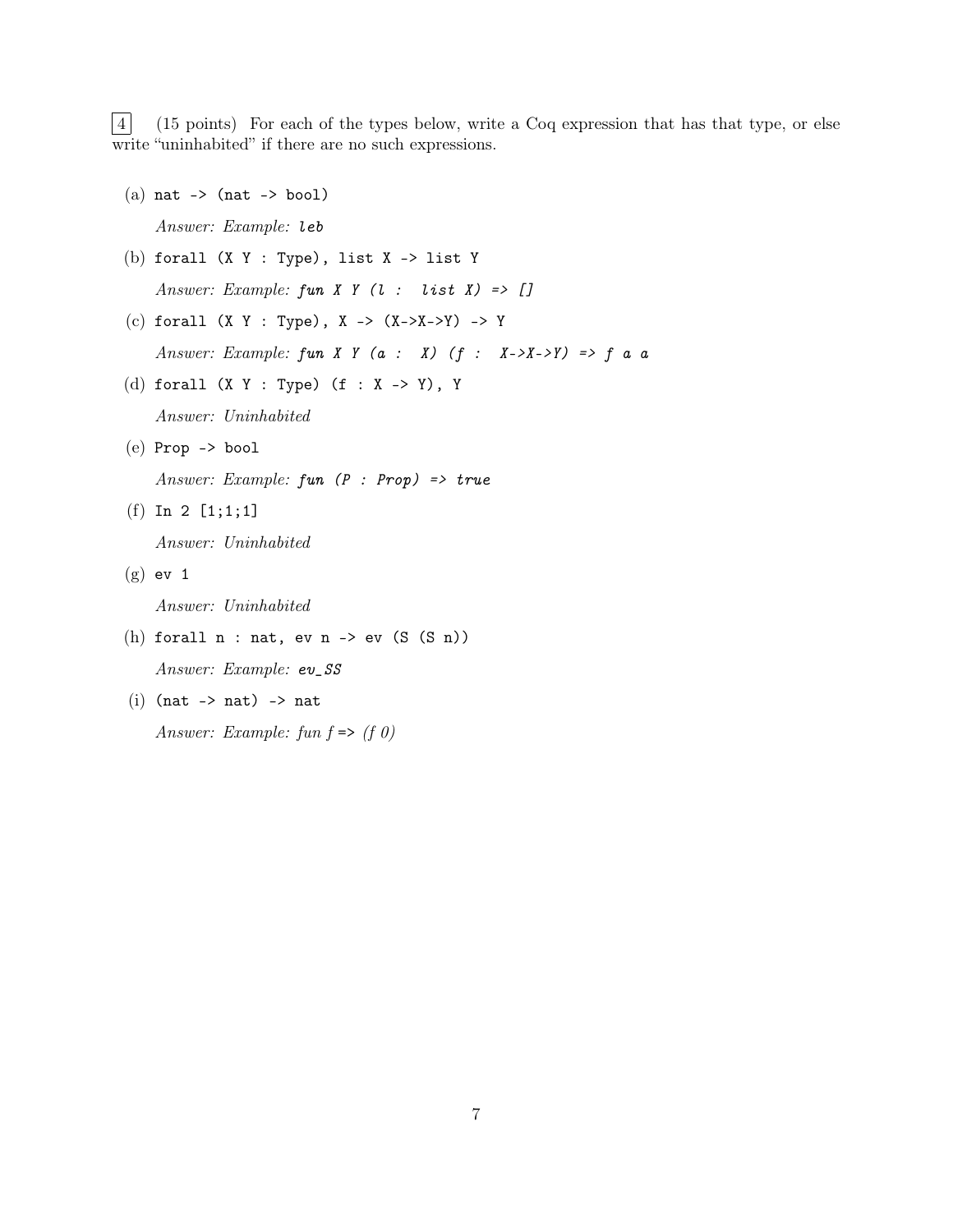5 (12 points) The higher-order function fold\_left...

```
Fixpoint fold_left {A B} (f: B -> A -> B) (a: list A) (b: B) : B :=
  match a with
  \vert \vert => b
  |h :: ts => fold_left f ts (f b h)
  end.
```
 $\ldots$  is quite versatile — in fact we can easily define many commonly used functions non-recursively, just by applying fold\_left to appropriate arguments. For example this is how we can define map using fold\_left:

Definition map  ${A \ B}$  (f: A -> B) (a: list A) : list B := fold\_left (fun acc  $e \Rightarrow$  acc  $++$  [f e]) a [].

Define the following functions using fold\_left.

(a) Keep the elements of the input list for which the predicate f yields true.

Example: filter evenb  $[1;2;3;4] = [2;4]$ 

Definition filter  ${A}$  (f: A -> bool) (a: list A) := fold\_left (fun acc  $e \Rightarrow$  if f e then acc ++ [e] else acc) a [].

(b) From a list of pairs, return a pair of lists.

Example: unzip  $[(1, true); (2, false); (3, true)] = [1;2;3]$  [true; false; true]

```
Definition unzip \{X \ Y\} (1: list (X*Y)) : (list X * list Y) :=
    fold_left
              (fun acc e \Rightarrowmatch acc with
                 |(a, b) \Rightarrow (a + [fst e], b + [snd e])end)
             1 ([],[]).
```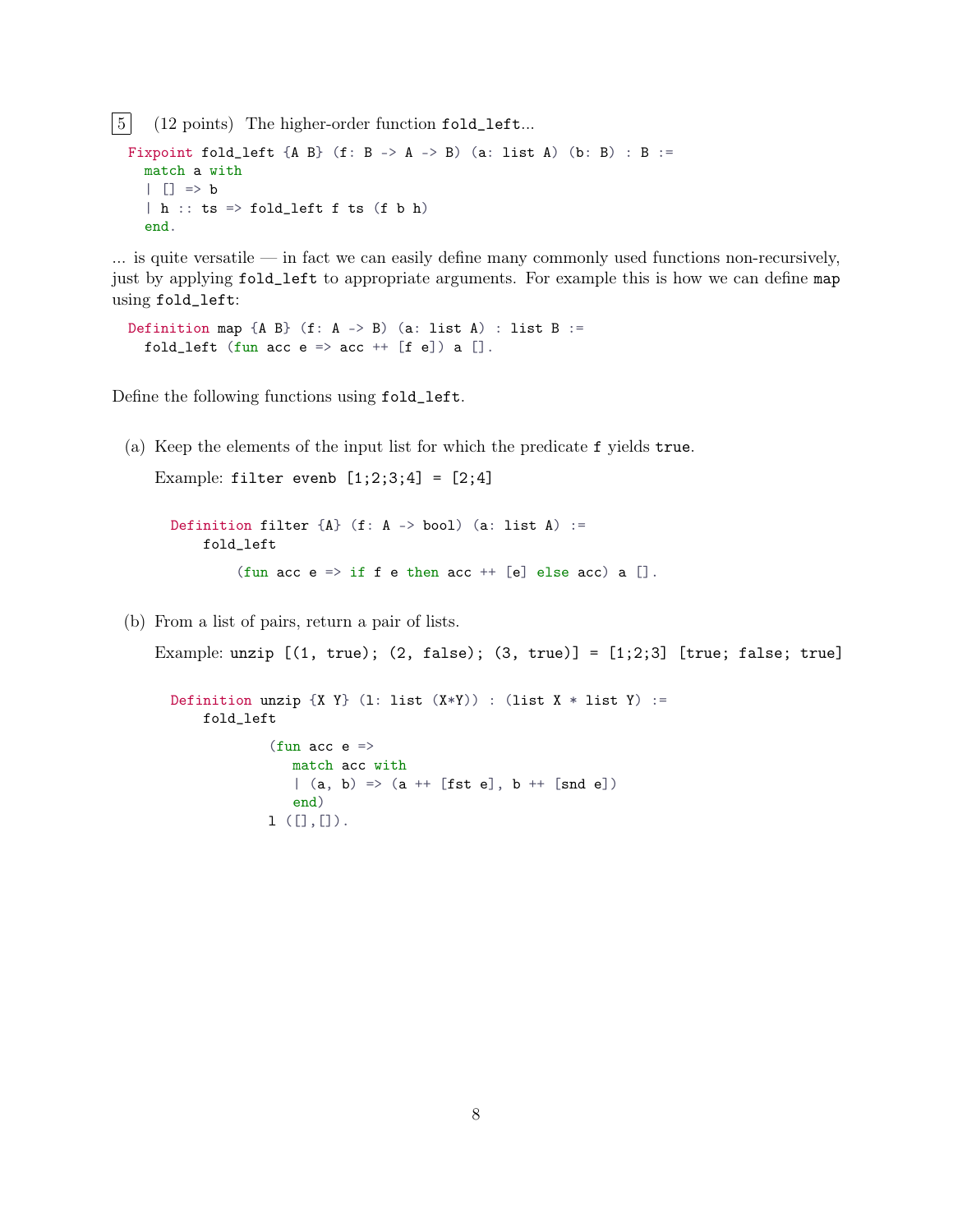(c) Apply a predicate f on each element of a list and return a pair of lists; if f is true for a given element, put it on the left list, otherwise put it on the right list.

```
Example: split evenb [1;2;3;4] = ([2;4], [1;3])
 Definition split \{X\} (1: list X) (f: X -> bool) : (list X * list X) :=
   fold_left
              (fun acc e \Rightarrowmatch acc with
                 | (a, b) => if f e then (a + [e], b) else (a, b + [e])end)
              l ([], []).
```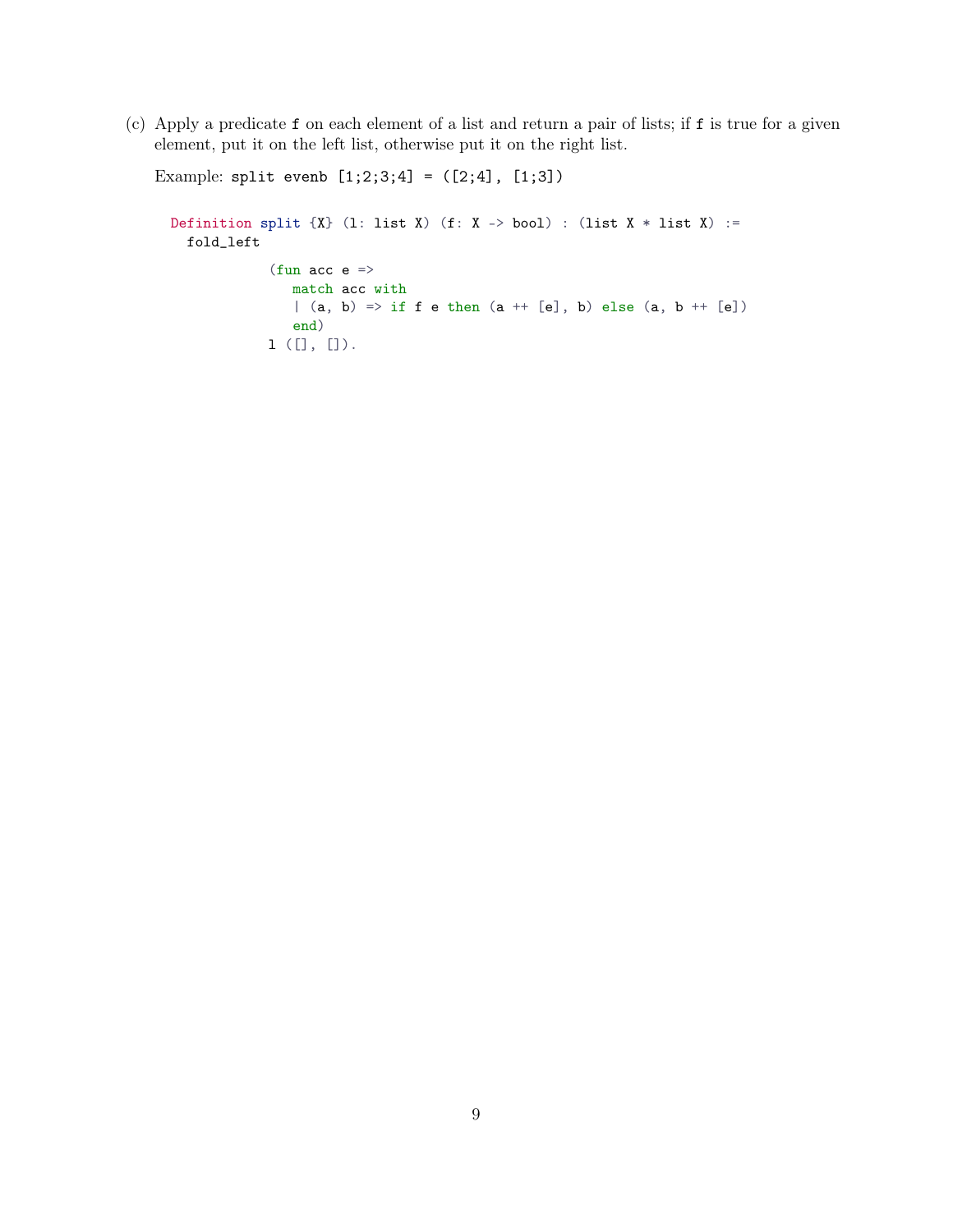6 (12 points) An expression in Gallina is said to be canonical if it cannot be simplified. For example, these expressions are canonical

```
\overline{0}S O
S(S<sub>0</sub>)true
[true]
```
while these are not:

```
0 + 1negb true
[true] ++ [](fun (x:nat) \Rightarrow true) 3
```
Note that the type bool has two canonical members, while nat has infinitely many.

The same notion of "canonical member" also works for expressions whose types involve Prop. For example, given the definition of the binary <= relation from the IndProp chapter

```
Inductive le : nat \rightarrow nat \rightarrow Prop :=
  \vert le_n (n : nat) : le n n
  | le_S (n m : nat) (H : le n m) : le n (S m).
Notation "n \le m" := (le n m).
```
the proposition 1<=2 has one canonical member, namely

le\_S 1 1 ( le\_n 1)

while the proposition  $1 \le 0$  is empty.

Each sub-question on the next page presents an inductively defined property P of natural numbers and asks you to list the canonical members of P n for some n. If P n has infinitely many canonical members, write "infinite." If it has no members, write "empty."

 $|6.1|$  Define P as follows:

```
Inductive P : nat \rightarrow Prop :=| A : P 0
| B : P 1
| C : P 0.
```
What are the canonical members of P  $\circ$ ? (List all of them in the space below.)

```
Check A : P 0.
Check C : P 0.
```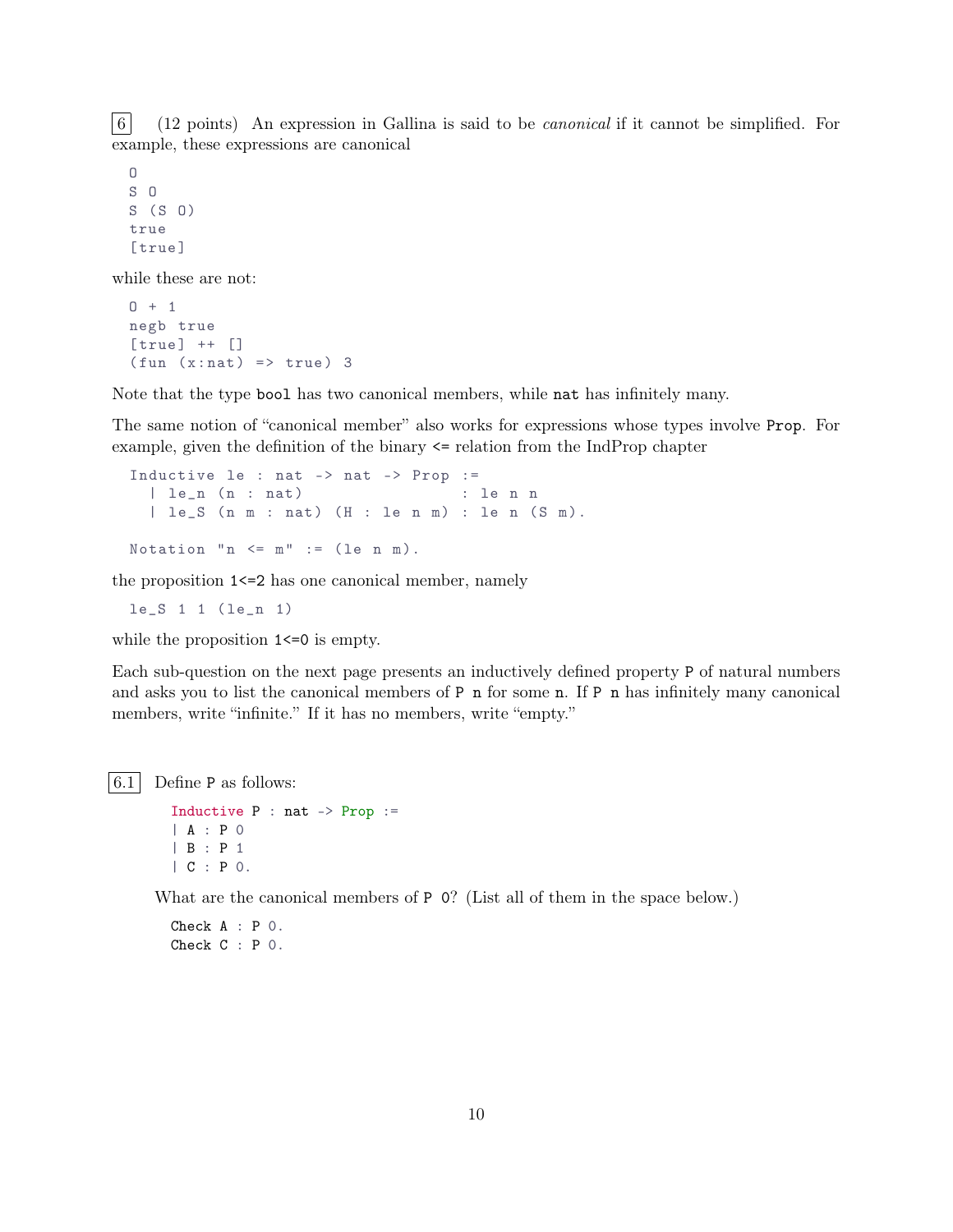$\boxed{6.2}$  Define P as follows:

Inductive P : nat -> Prop := | A : P 0 | B (n : nat) : P n.

What are the canonical members of P 0?

Check A : P 0. Check B 0 : P 0.

 $\boxed{6.3}$  Define P as follows:

Inductive P: nat -> Prop :=  $\mid B \text{ (n:nat)} \text{ (H: P n)} : P \text{ (S n)}.$ 

What are the canonical members of P 1?

(\* Empty! \*)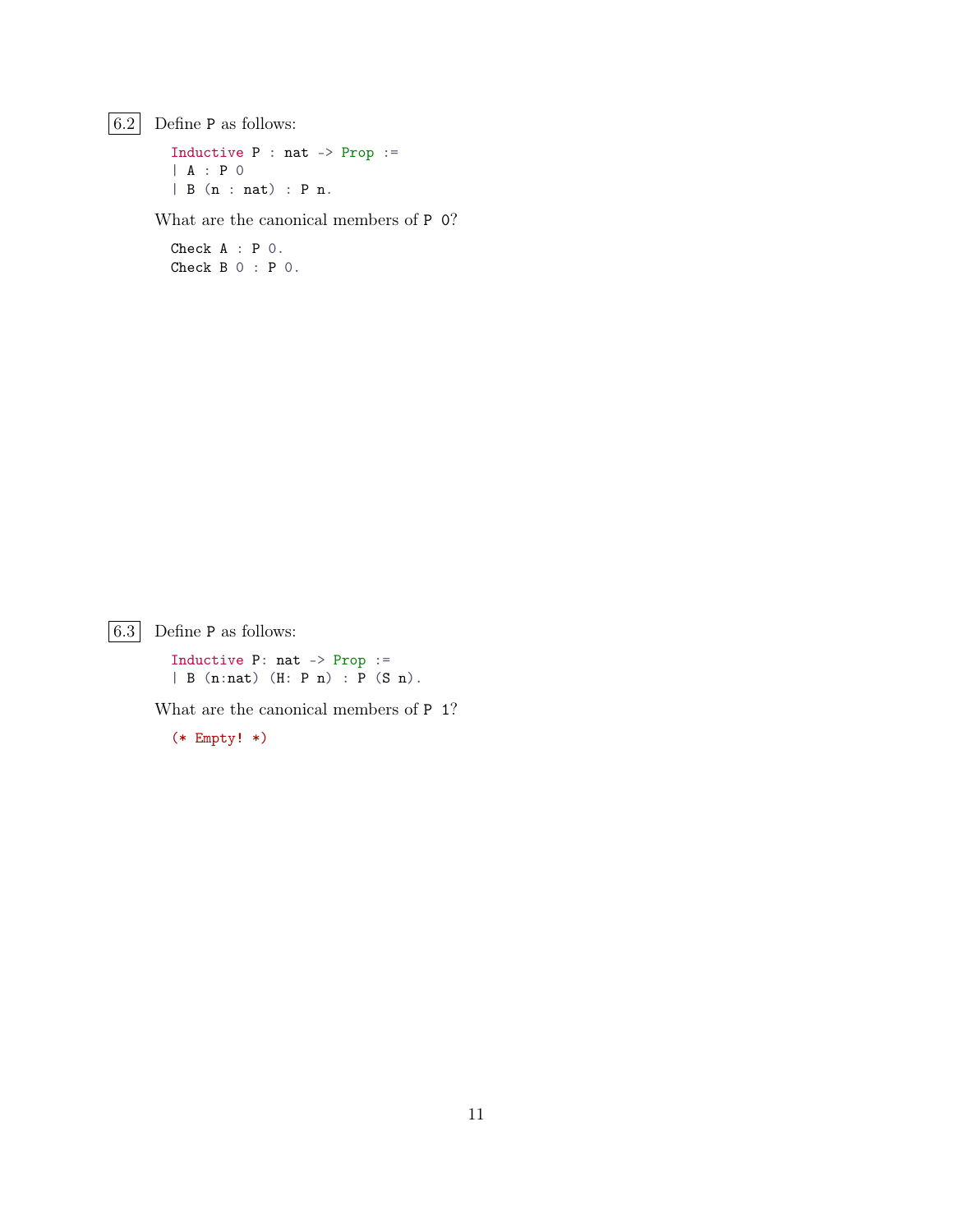$|6.4|$  Define P as follows:

Inductive P: nat -> Prop := | A : P 1 | B (n:nat) (H: P (S n)) : P (S n).

What are the canonical members of P 1?

(\* Infinite! \*) Check A : P 1. Check B 0 A : P 1. Check B 0 (B 0 A) : P 1. Check B 0 (B 0 (B 0 A)) : P 1. Check B  $0$  (B  $0$  (B  $0$  (B  $0$  A))) : P 1.

 $|6.5|$  Define P as follows:

Inductive P : nat -> Prop := | A : P 1  $| B (n : nat) (H : n \leq n) : P n.$ 

What are the canonical members of P 1?

Check A : P 1.

 $|6.6|$  Define P as follows:

Inductive P : nat -> Prop :=  $| A (n : nat) (H0 : n \leq 1) : P n.$ 

What are the canonical members of P 1?

Check  $A_1$  (le\_n 1) :  $P_1$ .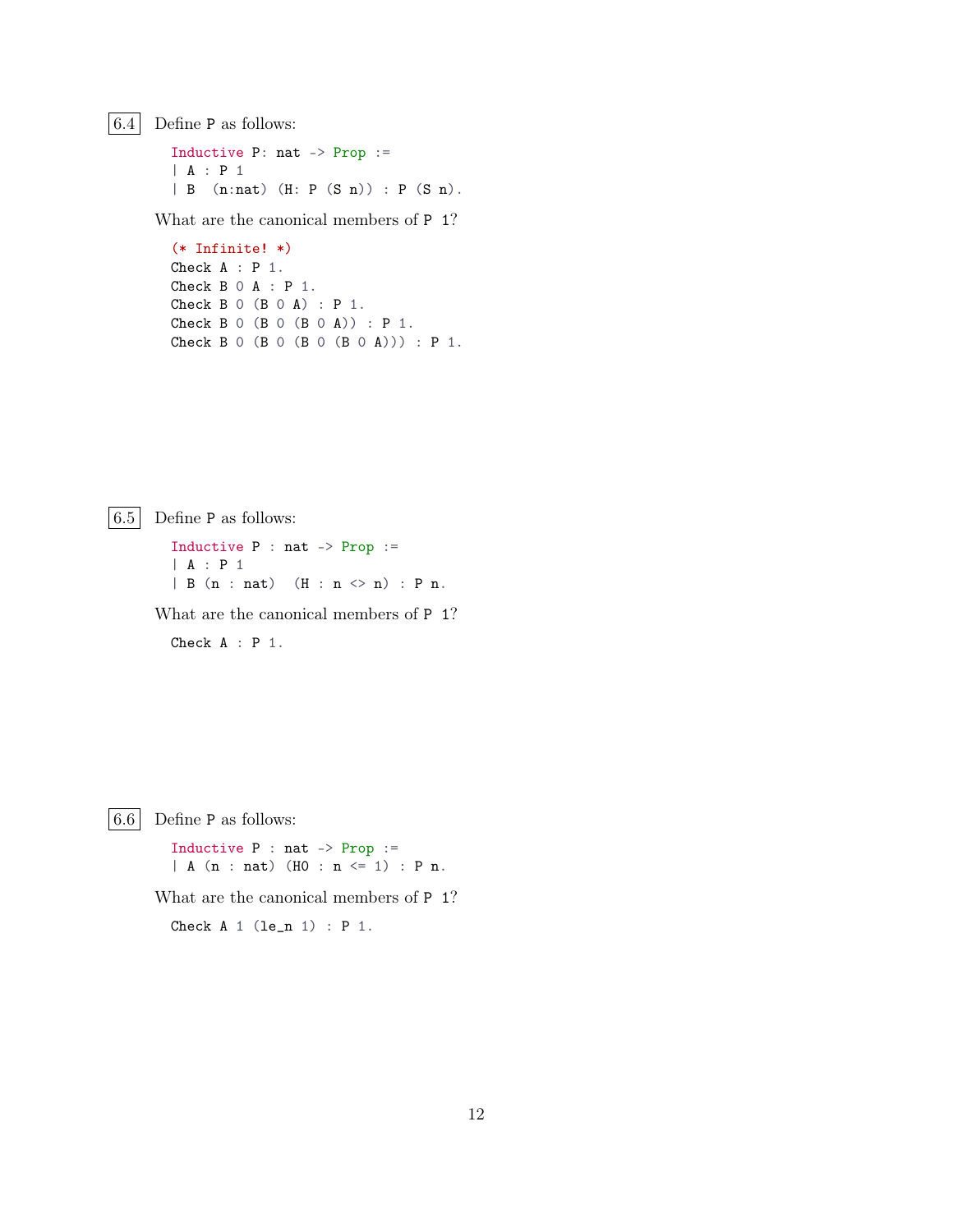7 (12 points) In this problem we will be working with the following definition of single-variable polynomials over the natural numbers.

```
Inductive Poly :=
| Var
| Const (a: nat)
| Sum (a b: Poly)
| Prod (a b: Poly).
```
The associative law for addition says that changing a subexpression of the form  $x + (y + z)$  to  $(x + y) + z$  or vice versa yields an equivalent polymomial.

Your job is to complete the definition of the inductive relation reassoc, where reassoc p1 p2 means that p1 and p2 are "equivalent modulo associativity of plus." For example,

```
reassoc (Prod (Sum (Const 0)
                  (Sum (Const 1) (Const 2)))
             (Const 3))
        (Prod (Sum (Sum (Const 0) (Const 1))
                       (Const 2))
             (Const 3)).
(* i.e., (0 + (1 + 2)) * 3)is equivalent to ((0 + 1) + 2) * 3 * )
```
We've given you a few of the constructors; you supply the rest.

```
Inductive reassoc : Poly -> Poly -> Prop :=
| refl : forall p,
   reassoc p p
| trans : forall p1 p2 p3,
   reassoc p1 p2 ->
   reassoc p2 p3 ->
   reassoc p1 p3
| sum : forall p1 p1' p2 p2',
   reassoc p1 p1' ->
   reassoc p2 p2' ->
   reassoc (Sum p1 p2) (Sum p1' p2')
| prod : forall p1 p1' p2 p2',
   reassoc p1 p1' ->
   reassoc p2 p2' ->
   reassoc (Prod p1 p2) (Prod p1' p2')
| assoc : forall p1 p2 p3,
   reassoc (Sum p1 (Sum p2 p3)) (Sum (Sum p1 p2) p3)
| symm : forall p1 p2,
   reassoc p1 p2 ->
   reassoc p2 p1.
```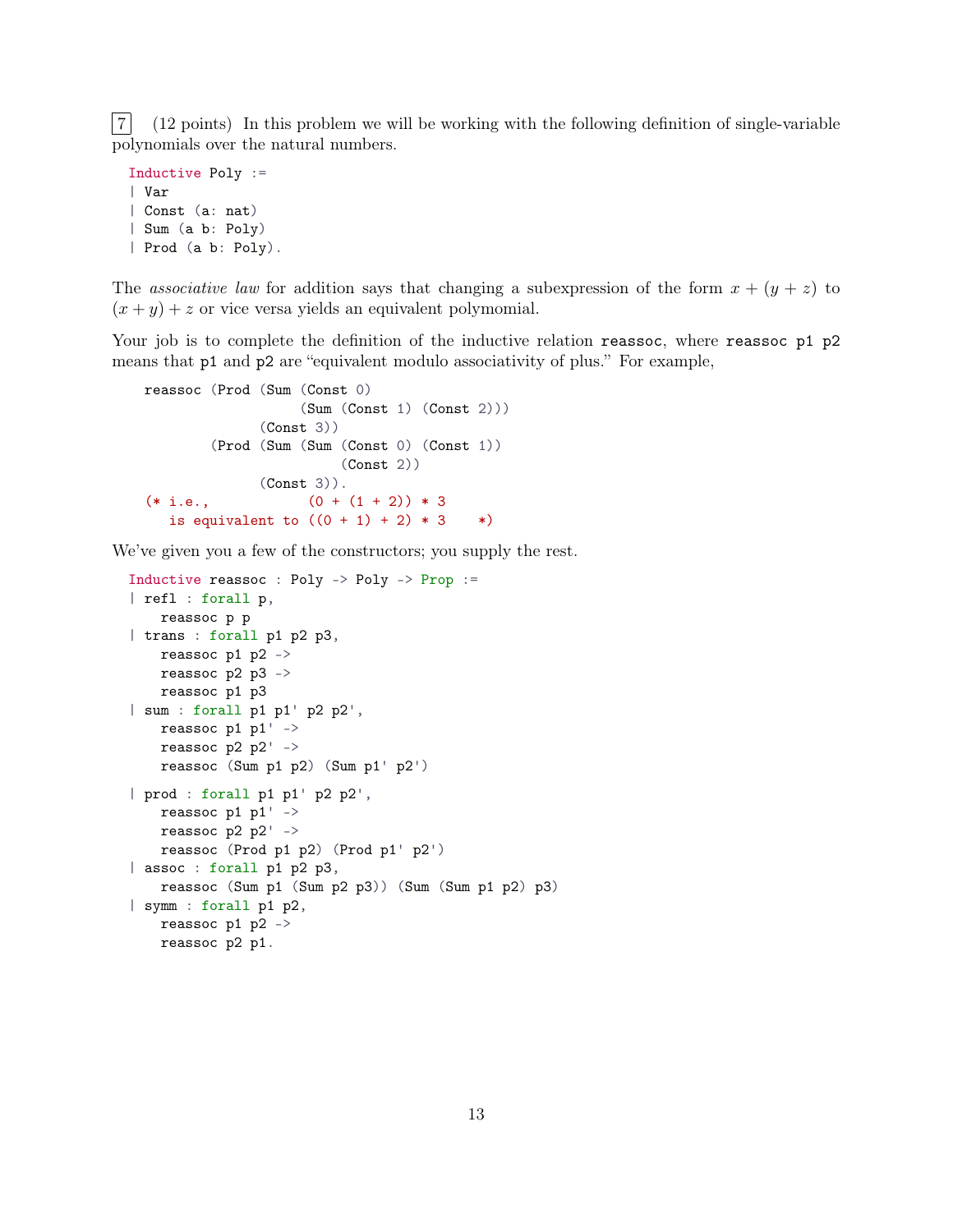#### 8 [Standard Track Only] (6 points)

Let's translate some English statements about polynomials into Coq theorems. First, some definitions...

An evaluation function for polynomials can be written as follows:

```
Fixpoint eval(p: Poly)(x: nat): nat :=
  match p with
  | Var \Rightarrow x
  | Const n => n
  | Sum a b \Rightarrow eval a x + eval b x| Prod a b \Rightarrow eval a x * eval b xend.
```
A polynomial is constant if it always yields the same result, no matter the value of the variable:

Definition constant (p : Poly) : Prop := exists  $r$ , forall  $n$ , eval  $p$   $n = r$ .

Two polynomials are *equivalent* if they yield the same result for every value of the variable:

```
Definition equiv (p1 p2 : Poly) : Prop :=
 forall n, eval p1 n = eval p2 n.
```
The degree of a polynomial is the highest power of the variable that appears in its "fully multiplied out" form. For example  $x * x + x + 2 + x * x * 3$  and  $(x + 1) * (x + 2)$  both have degree 2. Here is a definition of the degree function.

```
Fixpoint degree(p: Poly): nat :=
  match p with
  | Var \Rightarrow 1
  | Const a \Rightarrow 0| Sum a b => max (degree a) (degree b)
  | Prod a b \Rightarrow degree a + degree b
  end.
```
(a) Write a theorem stating that "degree-zero polynomials are constant and vice versa." (No need to prove it—just state the theorem.)

```
Theorem degO_constant : forall (p : Poly),
    degree p = 0 \le -\infty constant p.
```
(b) Write a theorem stating that "Every polynomial of degree at most 1 is equivalent to one of the form  $ax + b$ ."

```
Theorem nf : forall (p : Poly),
        degree p <= 1
    <-> exists a b, equiv p (Sum (Prod (Const a) Var) (Const b)).
```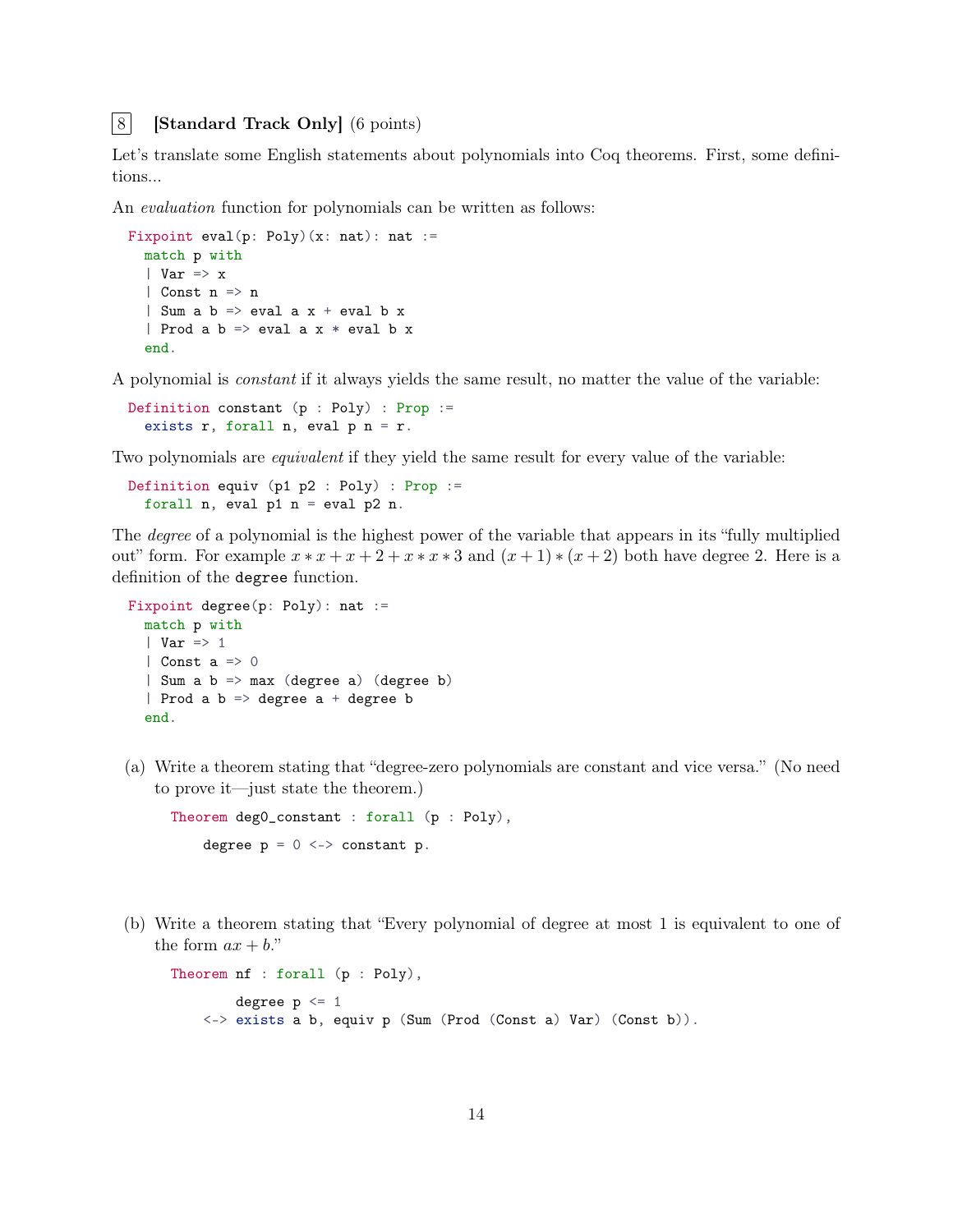#### 9 [Advanced Track Only] (14 points)

Recall the definition of In

```
Fixpoint In \{A : Type\} (x : A) (1 : list A) : Prop :=match l with
   | | \Rightarrow False
   | x' :: 1' => x' = x \ \sqrt{ \ \text{In} \ x \ 1' }end.
```
and the following lemma from Logic.v:

```
Lemma In_app_iff : forall A l l' (a:A),
  In a (1+1') \iff In a 1 \ \lor In a 1'.
```
Give a careful informal proof of the *left-to-right* direction of this theorem. If your proof goes by induction, make sure to state any induction hypotheses explicitly.

```
Lemma In_app_iff : forall A l l' (a:A),
  In a (1+1') \rightarrow In a 1 \setminus / In a 1'.
Proof: By induction on the list l.
Base case: l = []. In this case, l^{++}l' = l', so
     In a (1+1') = In a 1',
   and the result is immediate.
Induction case: l = h::t, with induction hypothesis
  IH = In a (t+1') -> In a 1 \ \sqrt{1} In a 1'.
  By the definition of In, we know
           In a (1++1')i.e., In a ((h::t)++l'))
    i.e., In a (h::(t++l'))
    i.e., a=h \ \backslash / \ In \ a \ (t++1')Suppose a=h. Then
             a=h \setminus In a t
      i.e., In a (h::t)
      i.e., In a l
    and the result is immediate.
    The other possibility is In a (t+1'), and the result is
    again immediate.
```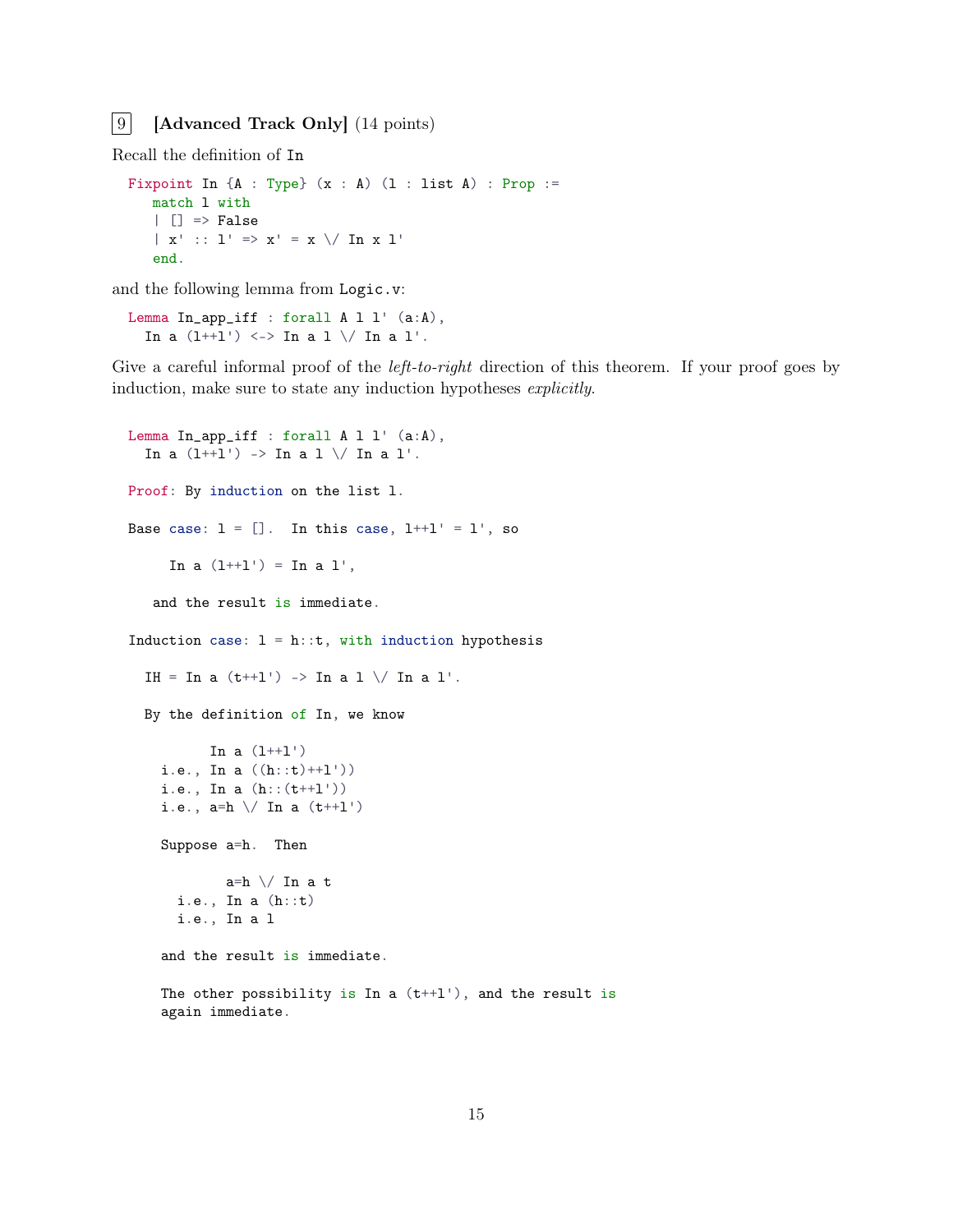#### | 10 | **Advanced Track Only** (17 points)

Recall the Fixpoint definition of list membership from the Logic chapter:

```
Fixpoint In \{A : Type\} (x : A) (1 : list A) : Prop :=match l with
   | | \Rightarrow False
   | x' :: 1' => x' = x \ \sqrt{ \ \text{In} \ x \ 1' }end.
```
If we define a simple datatype of binary trees...

```
Inductive tree (A : Type) : Type :=| leaf
| node (label : A) (ll rr : tree A).
```
... we can give a similar definition of "tree membership" like this:

```
Fixpoint TIn {A : Type} (x : A) (t : tree A) : Prop :=match t with
  | leaf \angle => False
  | node _ a ll rr => a = x \/ TIn x ll \/ TIn x rr
 end.
```
Next, let's define a function squish that flattens a tree into the list of its labels:

```
Fixpoint squish {A : Type} (t : tree A) : list A :=
  match t with
  | leaf \overline{\phantom{a}} => []
  | node _ a ll rr => [a] ++ (squish ll ++ squish rr)
  end.
```
Now we can state a theorem saying, informally, that "squishing commutes with membership"—i.e., that a given element  $x$  is a member of a tree  $t$  iff  $x$  is a member of squish  $t$ .

Theorem TIn\_squish : forall  $A(x : A)$  (t : tree  $A$ ), In  $x$  (squish  $t$ )  $\rightarrow$  TIn  $x$   $t$ .

On the next page, give a careful informal proof of this theorem. If your proof goes by induction, make sure to state any induction hypotheses explicitly.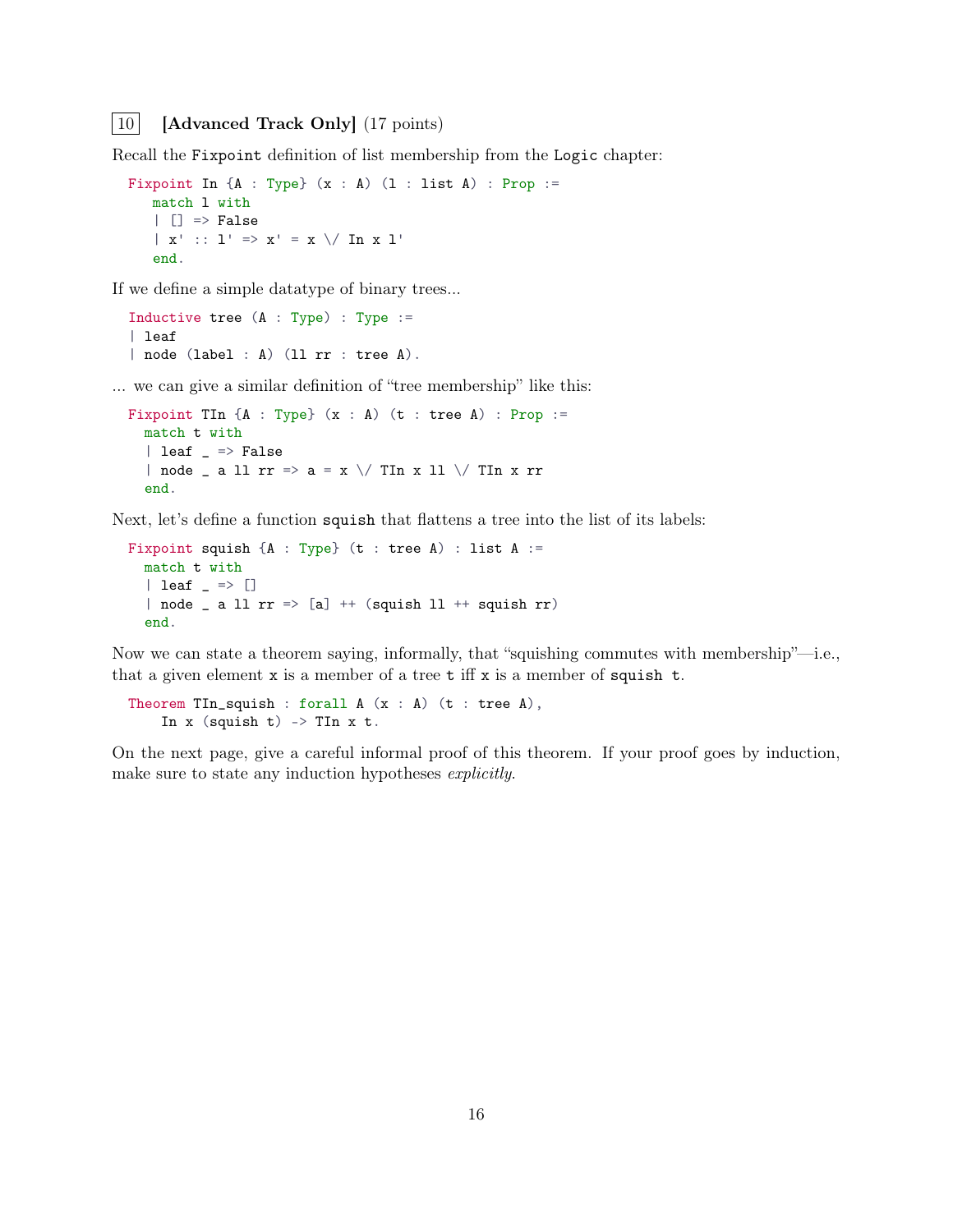```
Theorem TIn_squish : forall A(x : A) (t : tree A),
       In x (squish t) -> TIn x t.
Proof:
  By induction on t.
     - Base case: t = \text{leaf.} Then squish t is [] by definition, and
          TIn A \times t = In A \times (squish t) = False.The result is immediate.
     - Induction case: We are given
             t = node a 11 rrIH1: In A \times (squish 11) -> TIn A \times 11IH2: In A x (squish rr) -> TIn A x rr
        By the definition of squish,
             squish t = [a] ++ (squish 11 ++ squish rr).
        Reason as follows:
               In A x (squish t)
          \langle - \rangle In A x [a] \setminus In A x 11 \setminus In A x rr.
                 (by In_app_iff, twice)
          \Rightarrow In A x [a] \setminus TIn A x (squish 11) \setminus TIn A x (squish rr).
                 (by IH1 and IH2)
          \Rightarrow x = a \setminus False \setminus TIn A x (squish 11) \setminus TIn A x (squish rr).
                 (by the definition of In)
          \langle - \rangle x = a \setminus TIn A x (squish 11) \setminus TIn A x (squish rr).
        By the definition of TIn A x (node a ll rr),
          In A \times (squish t) \rightarrow x =TIn A \times tas required.
```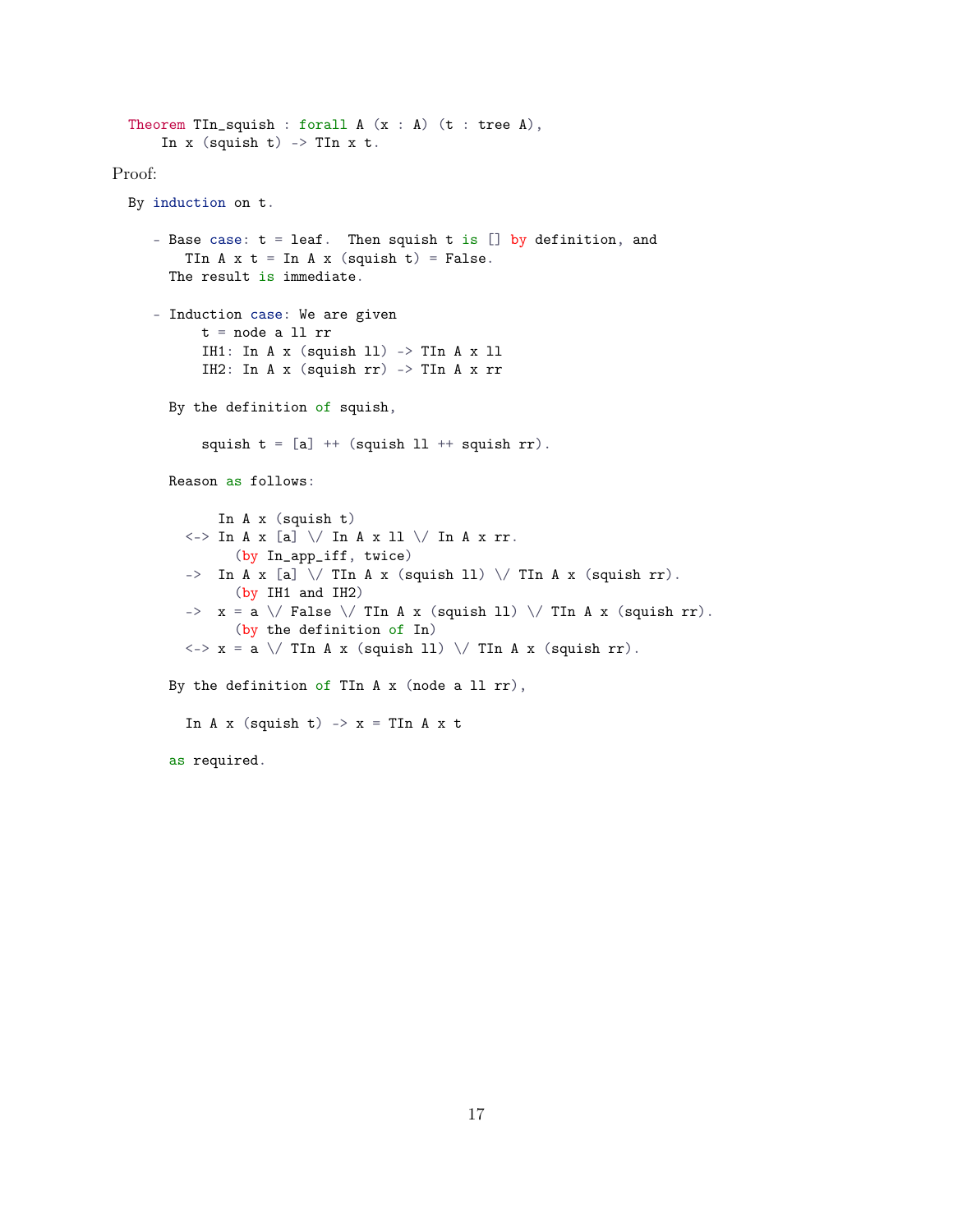## For Reference

```
Fixpoint beq_nat(a b: nat): bool :=
  match a, b with
  | S a', S b' => beq_nat a' b'
  | 0, 0 \Rightarrow true| , - \rangle => false
  end.
Inductive list (X:Type) : Type :=
  | nil
  | cons (x : X) (l : list X).
Fixpoint fold_left {A B} (f: B -> A -> B) (a: list A) (b: B) : B :=
  match a with
  | | \Rightarrow b
  | h :: ts \Rightarrow fold\_left f is (f b h)end.
Fixpoint In \{A : Type\} (x : A) (1 : list A) : Prop :=
  match l with
  | | \Rightarrow False
  | x' :: 1' => x' = x \ \sqrt{ \ \ln x \ 1'}end.
Inductive le : nat -> nat -> Prop :=
  | le_n (n : nat) : le n n
  | le_S (n m : nat) (H : le n m) : le n (S m).
Notation "n \le m" := (le n m).
Definition lt (n m: nat) := le (S n) m.
Inductive ev : nat -> Prop :=
  | ev_0 : ev 0
  | ev_SS (n : nat) (H : ev n) : ev (S (S n)).
```